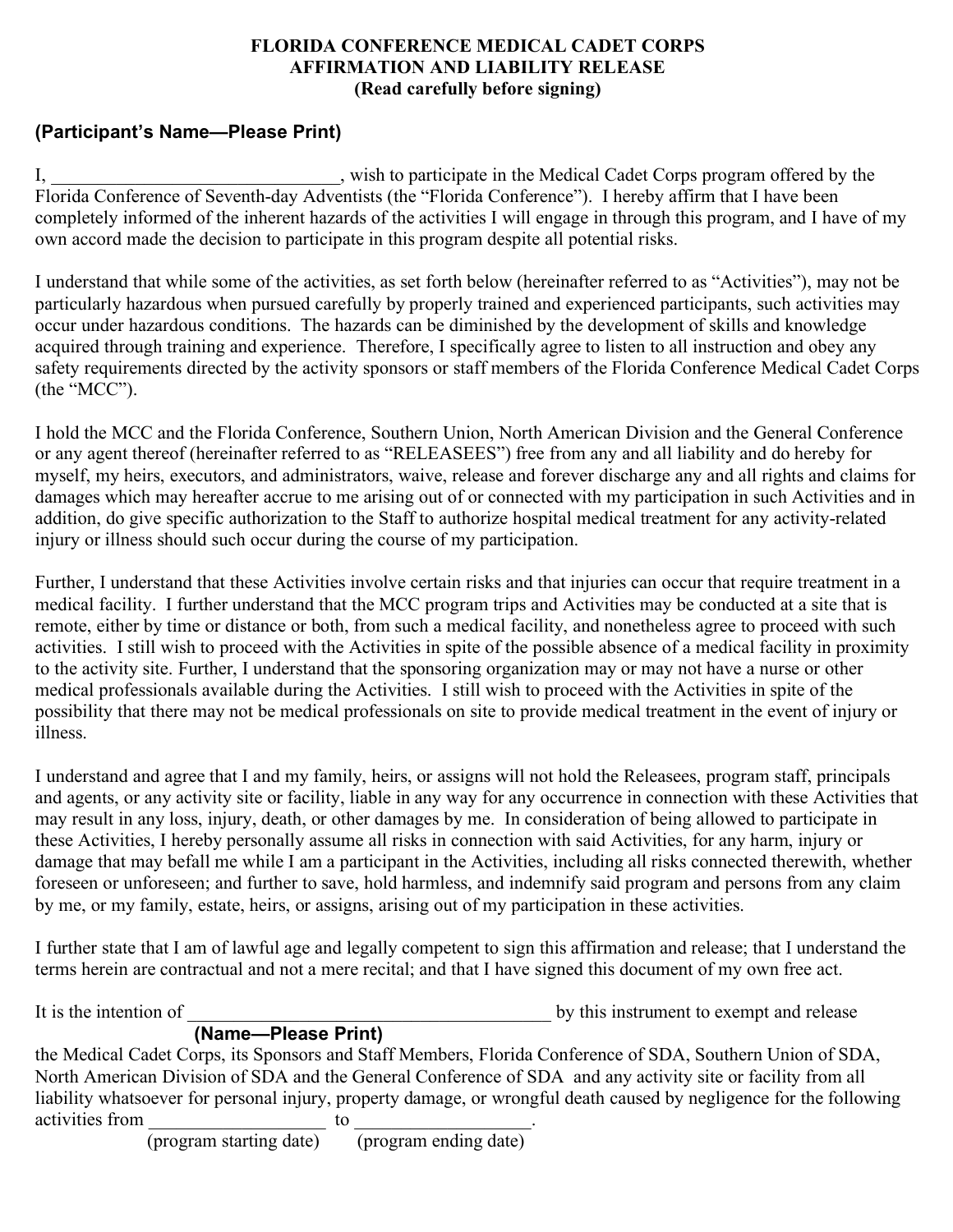#### **(Please initial the following activities for which you exempt and release all liability.)**

| Disaster Training        | <b>Hurricane Training</b> | Fire Training            | Water Rescue Training |  |
|--------------------------|---------------------------|--------------------------|-----------------------|--|
| Rope Rescue Training     | Swimming                  | Jogging/Running          | Pushups/Situps        |  |
| Other Physical Activity: |                           | Other Physical Activity: |                       |  |

### EACH OF THE ABOVE SPECIFIC ACTIVITIES MAY BE HAZARDOUS. SOME SPECIFIC RISKS ARE SET FORTH ON ADDENDUM 1 WHICH IS ATTACHED HERETO AND INCORPORATED HEREIN. I ACKNOWLEDGE THAT THIS ADDENDUM IS ILLUSTRATIVE, AND IS NOT, NOR IS IT INTENDED TO BE, A COMPLETE OR EXHAUSTIVE LIST OF THE HAZARDS I MAY ENCOUNTER AND HEREBY ACCEPT.

## I HAVE FULLY INFORMED MYSELF OF THE CONTENTS OF THIS AFFIRMATION AND RELEASE BY READING AND UNDERSTANDING IT BEFORE I SIGNED IT.

| Signature | Age |
|-----------|-----|
| Address   |     |
|           |     |
|           |     |

(Notarization—Required) STATE OF FLORIDA COUNTY OF

|    | The foregoing instrument was acknowledged by physical presence before me this<br>day of | 2020, |
|----|-----------------------------------------------------------------------------------------|-------|
| bv | who is personally known to me or who has produced a Florida Driver's License as         |       |
|    | identification.                                                                         |       |

Notary Public Commission Expires:

 $\mathcal{L}_\text{max}$  , where  $\mathcal{L}_\text{max}$  is the set of the set of the set of the set of the set of the set of the set of the set of the set of the set of the set of the set of the set of the set of the set of the set of the se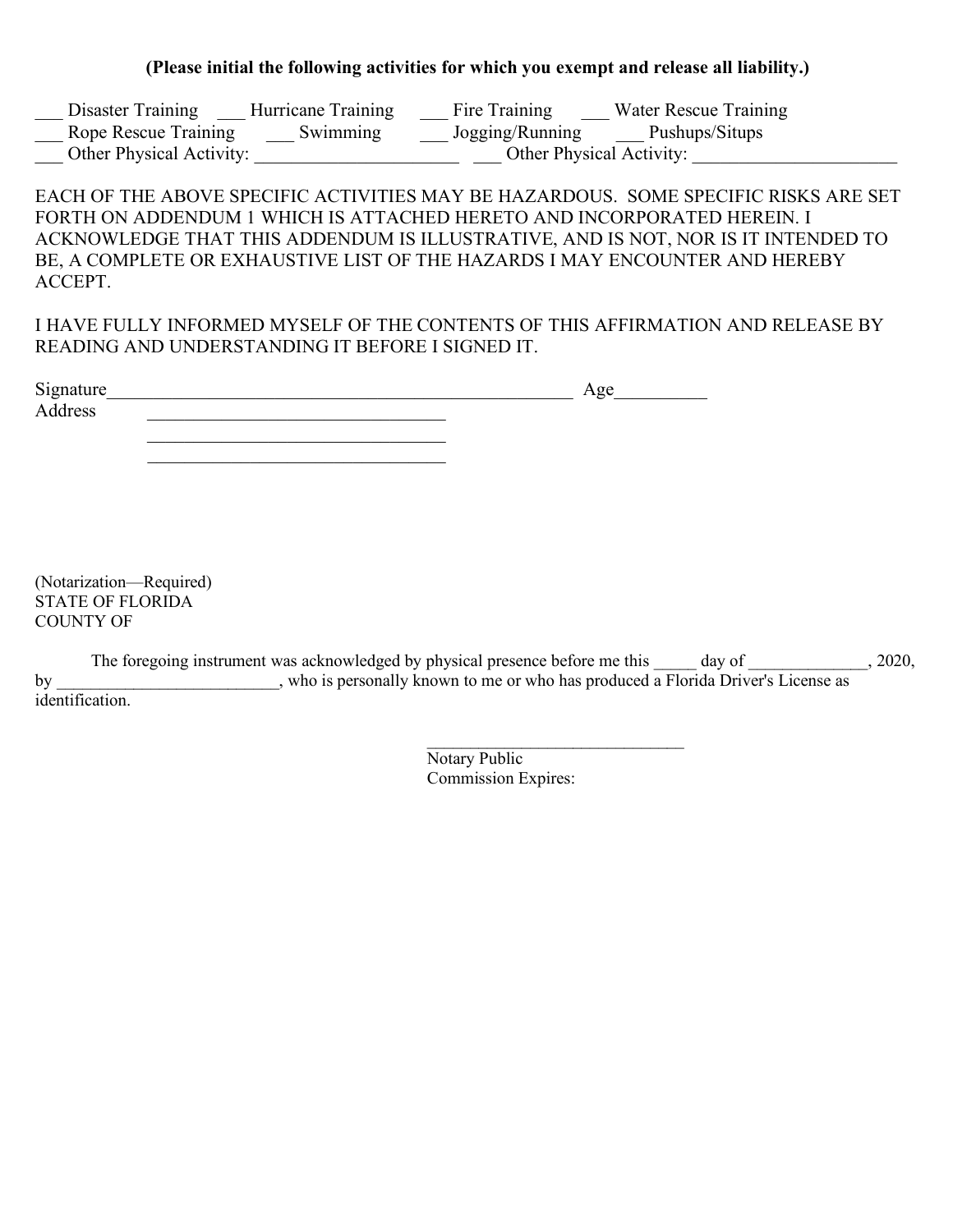#### **MEDICAL CADET CORPS HEALTH STATEMENT FORM**

The proposed activity provided by the Medical Cadet Corps requires participation in extreme physical exercises which are, by their nature, very physically demanding. Many of the activities will challenge you, and cause surges in blood pressure and pulse rates and other physical symptoms. It is imperative that you are free of any heart-related or other diseases. All participants must be free of medical or physical conditions that might create undue risks to themselves or any others in the group who depend on them. Good physical condition will increase tolerance of the physical activities. If there is any doubt about your ability to safely participate in this experience, you should consult a physician. (NOTE: If you have had any heart-related problems, you will need to have a release form from a physician in order to participate in the activity or activities.)

| <b>Name</b>                      | Date of Birth | Gender             |  |
|----------------------------------|---------------|--------------------|--|
| <b>Address</b>                   |               | Age                |  |
| City, State, Zip                 |               |                    |  |
| <b>Emergency Contact</b>         |               | Relationship       |  |
| <b>Emergency Contact Address</b> |               | <b>Home Phone</b>  |  |
| City, State, Zip                 |               | <b>Other Phone</b> |  |

| <b>HEALTH HISTORY</b>                                                           |     |                |
|---------------------------------------------------------------------------------|-----|----------------|
| Have you had or do you currently have any heart problems?                       | Yes | N <sub>0</sub> |
| Do you frequently suffer from pains in your chest?                              | Yes | N <sub>0</sub> |
| Do you often feel faint of have spells of dizziness?                            | Yes | No             |
| Has a doctor ever told you that you have high blood pressure?                   | Yes | No             |
| Do you have arthritis, joint, or back problems that are aggravated by exercise? | Yes | No             |
| Have you had any operations or serious injuries?                                | Yes | N <sub>0</sub> |
| Do you have any physical disabilities or chronic recurring illness?             | Yes | N <sub>0</sub> |
| Do you have epilepsy or other seizure disorder?                                 | Yes | N <sub>0</sub> |
| Do you have diabetes?                                                           | Yes | N <sub>0</sub> |
| Do you have allergic reactions?                                                 | Yes | N <sub>0</sub> |
| If yes, please list all allergies                                               |     |                |
| Are you currently sick and/or using medication?                                 | Yes | No             |
| If yes, please list                                                             |     |                |
| Do you have any prescribed meal plan or dietary restrictions?                   | Yes | No             |
| If yes, please describe                                                         |     |                |
| Are there any activities to be limited/discouraged by physicians' advice?       | Yes | N <sub>0</sub> |
| If yes, please list and explain                                                 |     |                |
|                                                                                 |     |                |
| Do you carry health insurance?                                                  | Yes | N <sub>0</sub> |

| ___<br>---------- |                     | ---- | ------ |
|-------------------|---------------------|------|--------|
| arrier            | 116<br>$\mathbf{v}$ |      |        |
|                   |                     |      |        |

General health statement

Please list/explain any additional medical information (use additional paper if required and attach to this page)

**Representation and Emergency Authorization**

I have completed this health history honestly and completely, and I believe my health is satisfactory to participate in the Activities.